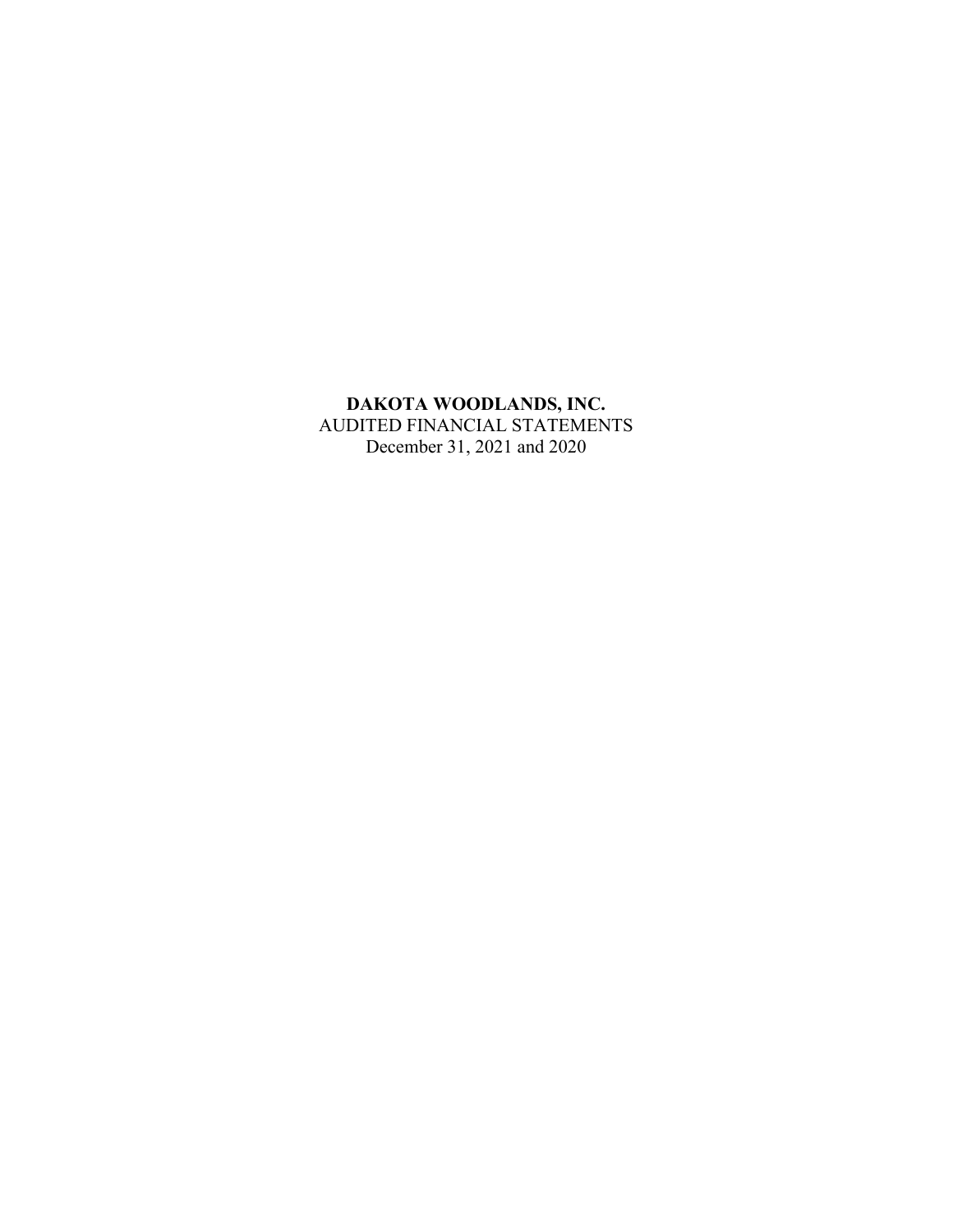Mark D. Harrington, CPA Wayne A. Langer, CPA Nichole Fairbanks, CPA Jesse Fraley, CPA Anna Anderson, CPA



Gregory W. Heck, CPA, CVA Greg L. Emmerich, CPA Michael Belknap, CPA Benjamin J. Roff, CPA, CVA Steve Schurhamer, CPA

563 PHALEN BOULEVARD• ST. PAUL, MN 55130 **phone 651.481.1128** • **fax 651.481.0982**

# **INDEPENDENT AUDITOR'S REPORT**

To the Board of Directors Dakota Woodlands, Inc. Eagan, Minnesota

## **Opinion**

We have audited the accompanying financial statements of Dakota Woodlands, Inc. (a non-profit organization), which comprise the statement of financial position as of December 31, 2021, and the related statements of activities, cash flows, and functional expenses for the years then ended, and the related notes to the financial statements.

In our opinion, the financial statements referred to above present fairly, in all material respects, the financial position of Dakota Woodlands, Inc. as of December 31, 2021, and the changes in its net assets and its cash flows for the year then ended in accordance with accounting principles generally accepted in the United States of America.

## **Basis for Opinion**

We conducted our audit in accordance with auditing standards generally accepted in the United States of America. Our responsibilities under those standards are further described in the Auditor's Responsibilities for the Audit of the Financial Statements section of our report. We are required to be independent of Dakota Woodlands, Inc. and to meet our other ethical responsibilities in accordance with the relevant ethical requirements relating to our audits. We believe that the audit evidence we have obtained is sufficient and appropriate to provide a basis for our audit opinion.

## **Responsibilities of Management for the Financial Statements**

Management is responsible for the preparation and fair presentation of the financial statements in accordance with accounting principles generally accepted in the United States of America, and for the design, implementation, and maintenance of internal control relevant to the preparation and fair presentation of financial statements that are free from material misstatement, whether due to fraud or error.

In preparing the financial statements, management is required to evaluate whether there are conditions or events, considered in the aggregate, that raise substantial doubt about Dakota Woodlands, Inc.'s ability to continue as a going concern within one year after the date that the financial statements are available to be issued.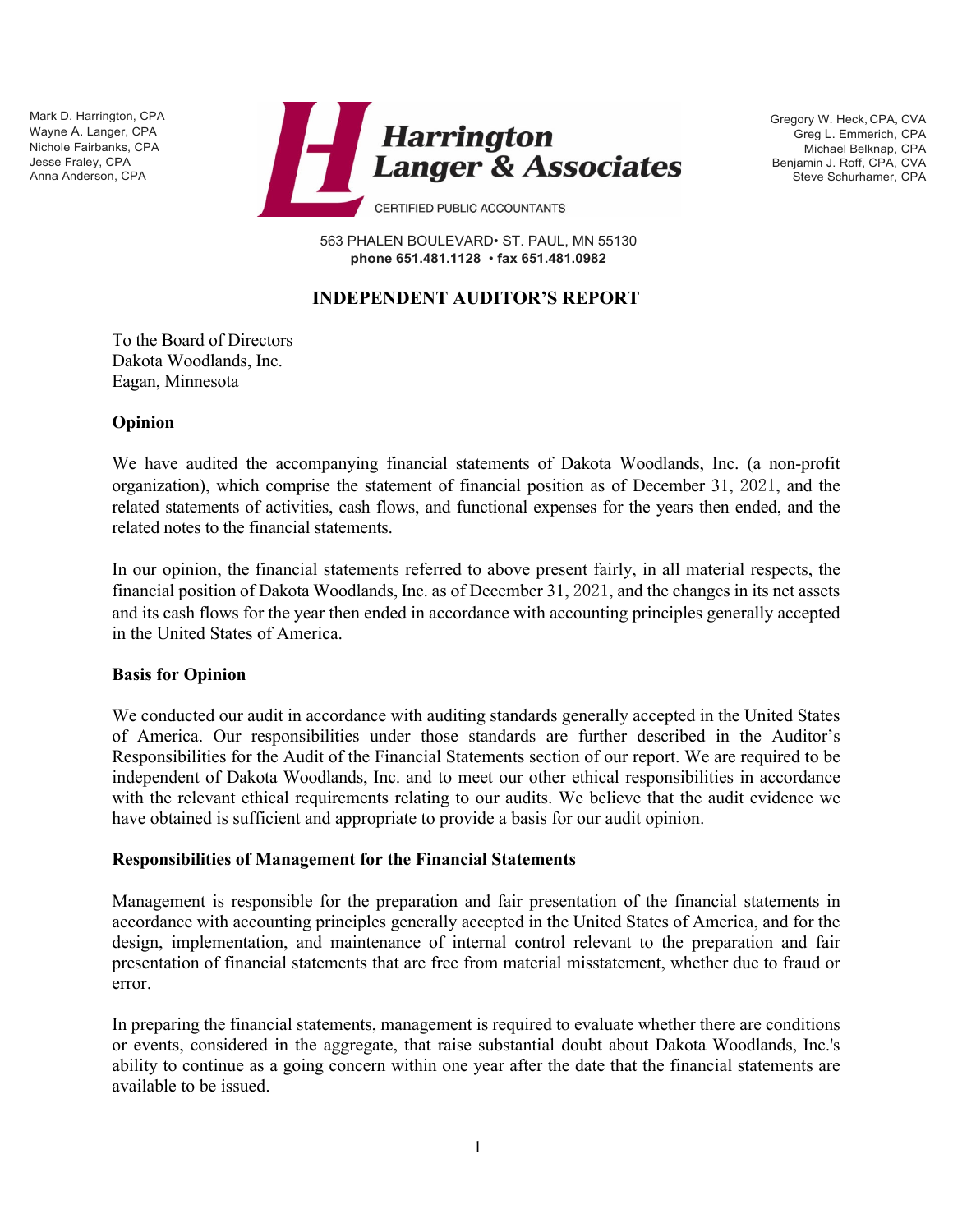#### **Auditor's Responsibilities for the Audit of the Financial Statements**

Our objectives are to obtain reasonable assurance about whether the financial statements as a whole are free from material misstatement, whether due to fraud or error, and to issue an auditor's report that includes our opinion. Reasonable assurance is a high level of assurance but is not absolute assurance and therefore is not a guarantee that an audit conducted in accordance with generally accepted auditing standards will always detect a material misstatement when it exists. The risk of not detecting a material misstatement resulting from fraud is higher than for one resulting from error, as fraud may involve collusion, forgery, intentional omissions, misrepresentations, or the override of internal control. Misstatements, including omissions, are considered material if there is a substantial likelihood that, individually or in the aggregate, they would influence the judgment made by a reasonable user based on the financial statements.

In performing an audit in accordance with generally accepted auditing standards, we:

- Exercise professional judgment and maintain professional skepticism throughout the audit.
- Identify and assess the risks of material misstatement of the financial statements, whether due to fraud or error, and design and perform audit procedures responsive to those risks. Such procedures include examining, on a test basis, evidence regarding the amounts and disclosures in the financial statements.
- Obtain an understanding of internal control relevant to the audit in order to design audit procedures that are appropriate in the circumstances, but not for the purpose of expressing an opinion on the effectiveness of Dakota Woodlands, Inc.'s internal control. Accordingly, no such opinion is expressed.
- Evaluate the appropriateness of accounting policies used and the reasonableness of significant accounting estimates made by management, as well as evaluate the overall presentation of the financial statements.
- Conclude whether, in our judgment, there are conditions or events, considered in the aggregate, that raise substantial doubt about Dakota Woodlands, Inc.'s ability to continue as a going concern for a reasonable period of time.

We are required to communicate with those charged with governance regarding, among other matters, the planned scope and timing of the audit, significant audit findings, and certain internal control related matters that we identified during the audit.

## **Report on Summarized Comparative Information**

We have previously audited Dakota Woodlands, Inc.'s 2020 financial statements, and we expressed an unmodified audit opinion on those audited financial statements in our report dated March 16, 2021. In our opinion, the summarized comparative information presented herein as of and for the year ended December 31, 2020, is consistent, in all material respects, with the audited financial statements from

which it has been derived.<br>Hawing to langer : Assistantes

March 8, 2022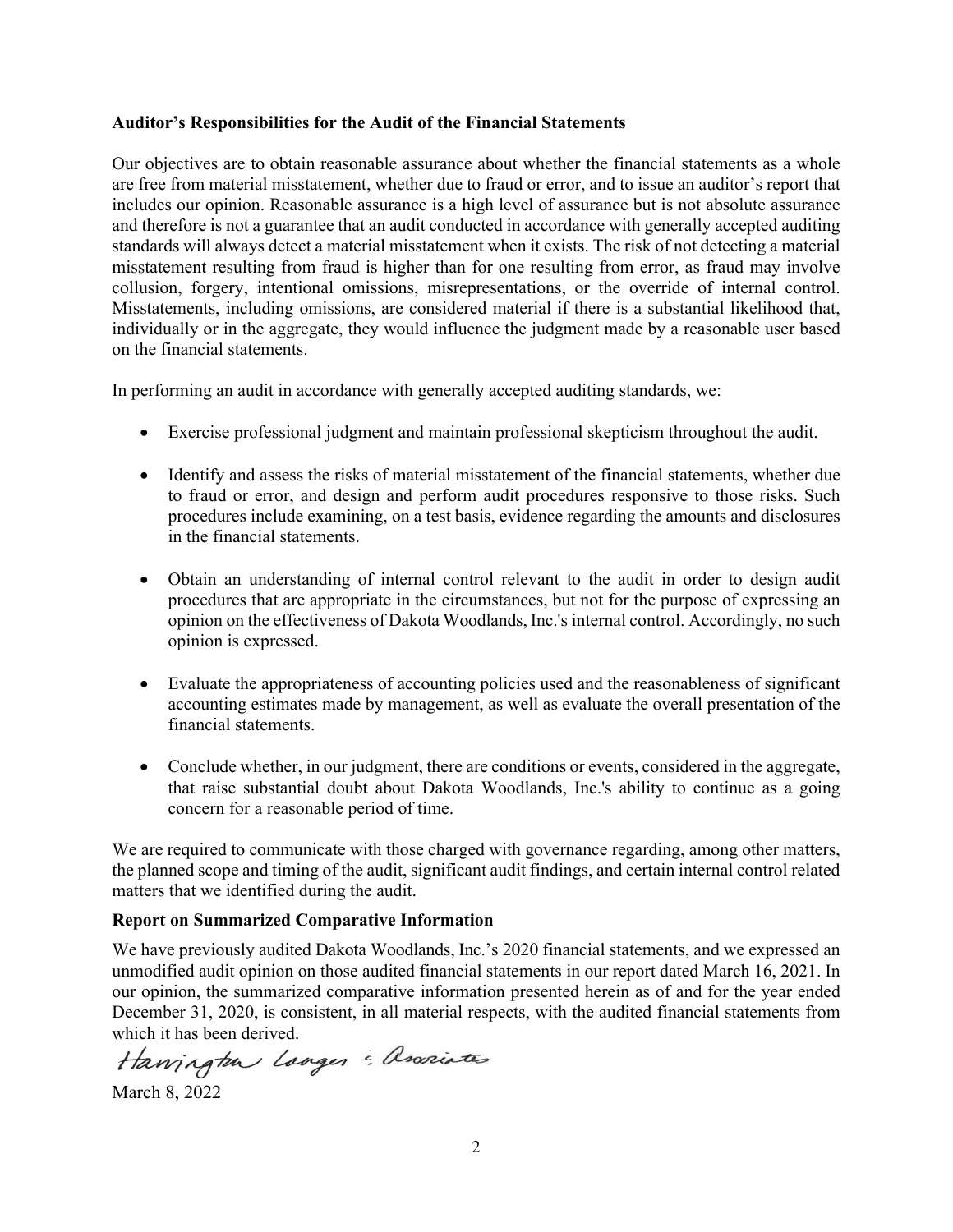## **DAKOTA WOODLANDS, INC.**  STATEMENT OF FINANCIAL POSITIONS December 31, 2021 (With Comparative Totals for 2020)

|                                           |              | 2021        |              | 2020        |
|-------------------------------------------|--------------|-------------|--------------|-------------|
| <b>ASSETS</b>                             |              |             |              |             |
| <b>CURRENT ASSETS</b>                     |              |             |              |             |
| Cash and cash equivalents                 | $\mathbb{S}$ | 287,379     | \$           | 543,250     |
| Accounts receivable, less allowance       |              |             |              |             |
| of $$75,000$ and $$55,000$ , respectively |              | 44,486      |              | 57,030      |
| Grants receivable                         |              | 19,281      |              |             |
| Other prepaids                            |              | 13,003      |              | 18,474      |
| Investments                               |              | 928,839     |              | 617,035     |
| <b>TOTAL CURRENT ASSETS</b>               |              | 1,292,988   |              | 1,235,789   |
| PROPERTY AND EQUIPMENT, at cost           |              |             |              |             |
| Land                                      |              | 122,038     |              | 122,038     |
| Building and improvements                 |              | 2,433,104   |              | 2,433,104   |
| Furniture and equipment                   |              | 72,479      |              | 72,479      |
| Vehicles                                  |              | 26,234      |              | 26,234      |
|                                           |              | 2,653,855   |              | 2,653,855   |
| Less: accumulated depreciation            |              | (1,936,856) |              | (1,839,846) |
| TOTAL PROPERTY AND EQUIPMENT, net         |              | 716,999     |              | 814,009     |
|                                           |              |             |              |             |
| <b>TOTAL ASSETS</b>                       | S            | 2,009,987   | \$           | 2,049,798   |
| <b>LIABILITIES AND NET ASSETS</b>         |              |             |              |             |
| <b>CURRENT LIABILITIES</b>                |              |             |              |             |
| Accounts payable                          | $\mathbb{S}$ | 17,411      | $\mathbb{S}$ | 17,947      |
| Accrued expenses                          |              | 36,345      |              | 22,846      |
| <b>TOTAL CURRENT LIABILITIES</b>          |              | 53,756      |              | 40,793      |
| <b>NET ASSETS</b>                         |              |             |              |             |
| Without donor restrictions                |              | 1,956,231   |              | 2,009,005   |
| With donor restrictions                   |              |             |              |             |
|                                           |              |             |              |             |
| <b>TOTAL NET ASSETS</b>                   |              | 1,956,231   |              | 2,009,005   |
| TOTAL LIABILITIES AND NET ASSETS          | \$           | 2,009,987   | \$           | 2,049,798   |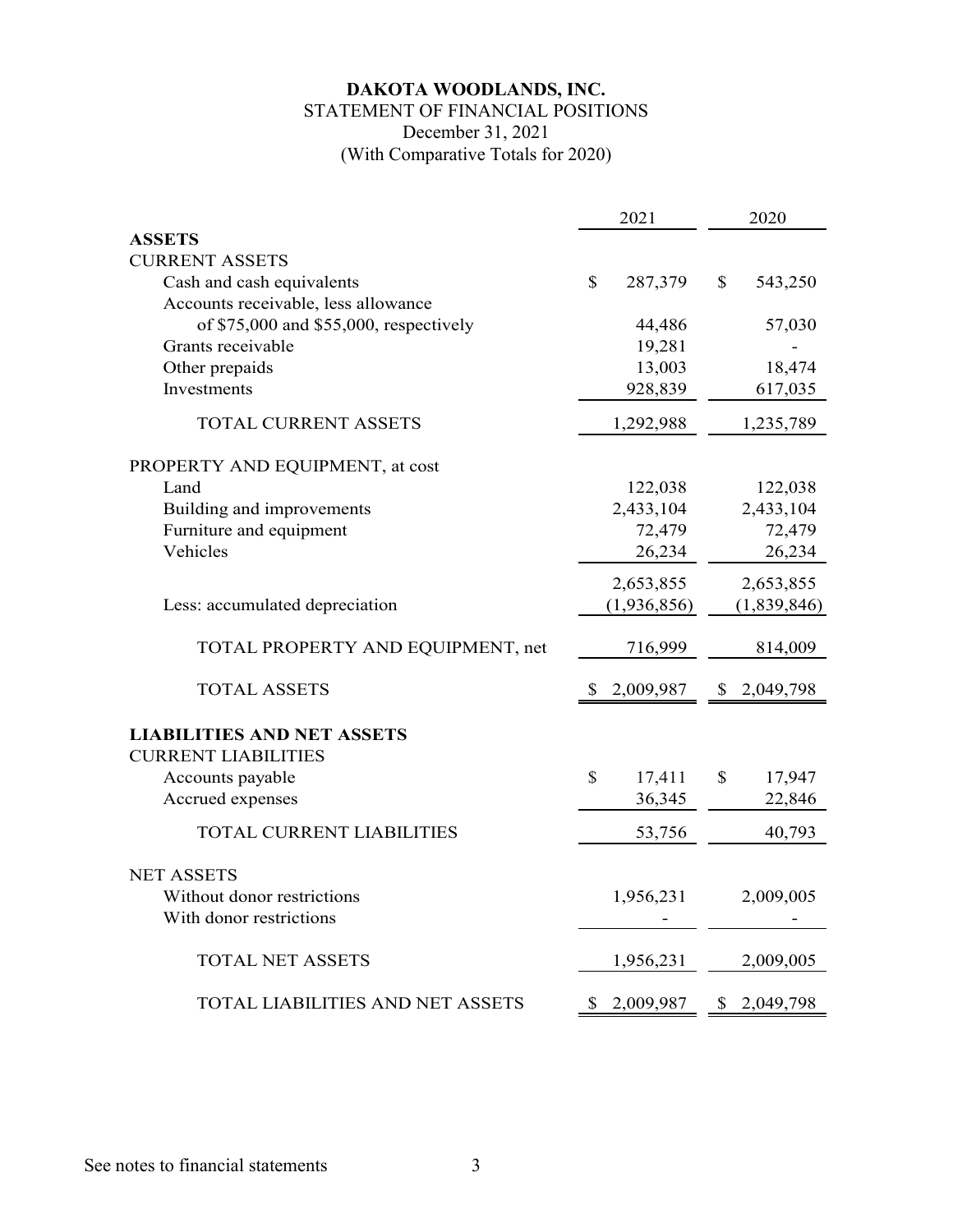# **DAKOTA WOODLANDS, INC.**

# STATEMENT OF ACTIVITIES

December 31, 2021

(With Comparative Totals for 2020)

|                                                                         |                           | <b>Without Donor</b><br>Restrictions | With Donor<br>Restrictions | Total<br>2021 | Total<br>2020 |
|-------------------------------------------------------------------------|---------------------------|--------------------------------------|----------------------------|---------------|---------------|
| <b>SUPPORT AND REVENUE</b>                                              |                           |                                      |                            |               |               |
| Grants and contributions                                                | \$                        | 301,091                              |                            | \$<br>301,091 | \$<br>302,549 |
| Government program fees, net of<br>contractual adjustments of \$323,798 |                           |                                      |                            |               |               |
| and \$326,298, respectively                                             |                           | 694,854                              |                            | 694,854       | 775,820       |
| Fundraising event, net of expenses of                                   |                           |                                      |                            |               |               |
| \$0 and \$1,351, respectively                                           |                           |                                      |                            |               | 13,441        |
| In-kind contributions                                                   |                           | 212,350                              |                            | 212,350       | 202,224       |
| Investment income, net of fees                                          |                           | 76,261                               |                            | 76,261        | 66,517        |
| Miscellaneous                                                           |                           | 35,247                               |                            | 35,247        | 850           |
| Net assets released from restrictions                                   |                           |                                      |                            |               |               |
| TOTAL REVENUE WITHOUT DONOR                                             |                           |                                      |                            |               |               |
| <b>RESTRICTIONS</b>                                                     | $\boldsymbol{\mathsf{S}}$ | 1,319,803                            |                            | 1,319,803     | 1,361,401     |
| <b>EXPENSES</b>                                                         |                           |                                      |                            |               |               |
| Program services                                                        |                           | 1,132,050                            |                            | 1,132,050     | 1,046,874     |
| Management and general                                                  |                           | 135,668                              |                            | 135,668       | 113,772       |
| Development and fundraising                                             |                           | 104,859                              |                            | 104,859       | 95,197        |
| <b>TOTAL EXPENSES</b>                                                   |                           | 1,372,577                            |                            | 1,372,577     | 1,255,843     |
| <b>CHANGE IN NET ASSETS</b>                                             |                           | (52, 774)                            |                            | (52, 774)     | 105,558       |
| NET ASSETS, BEGINNING                                                   |                           | 2,009,005                            |                            | 2,009,005     | 1,903,447     |
| <b>NET ASSETS, ENDING</b>                                               | \$                        | 1,956,231                            | \$                         | \$1,956,231   | \$2,009,005   |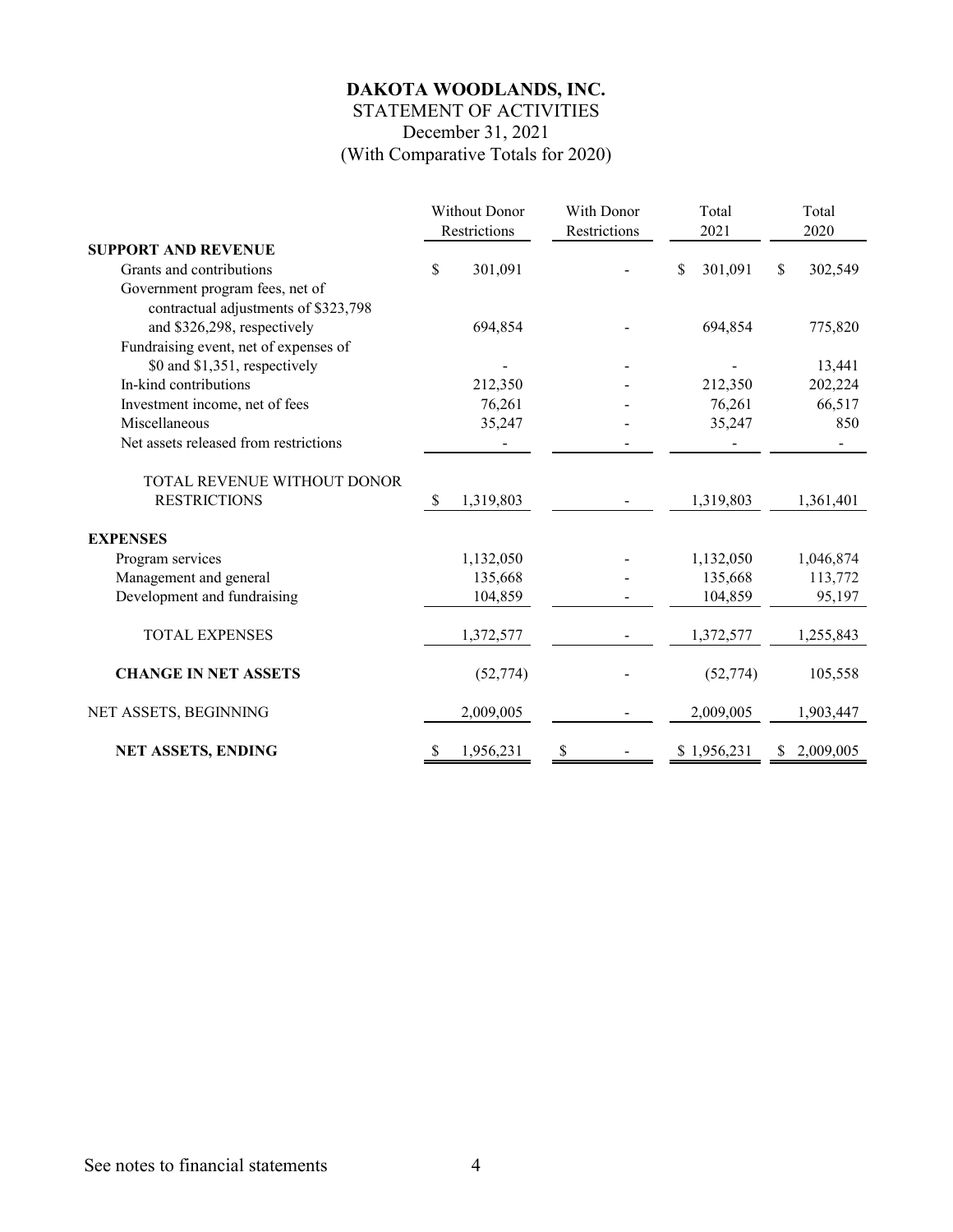# **DAKOTA WOODLANDS, INC.**

## STATEMENT OF CASH FLOWS For the Year Ended December 31, 2021 (With Comparative Totals for 2020)

|                                                           | 2021 |            | 2020         |           |  |
|-----------------------------------------------------------|------|------------|--------------|-----------|--|
| <b>CASH FLOWS FROM OPERATING ACTIVITIES</b>               |      |            |              |           |  |
| Change in net assets                                      | \$   | (52, 774)  | $\mathbb{S}$ | 105,558   |  |
| Adjustments to reconcile change in net assets to net cash |      |            |              |           |  |
| (provided by) used in operating activities:               |      |            |              |           |  |
| Depreciation                                              |      | 97,010     |              | 98,924    |  |
| Realized and unrealized (gain) loss on investment, net    |      | (64, 232)  |              | (56, 815) |  |
| Interest and dividends reinvested                         |      | (1,676)    |              | (1,590)   |  |
| Donated securities                                        |      |            |              | (2,697)   |  |
| (Increase) decrease in:                                   |      |            |              |           |  |
| Accounts receivable                                       |      | 12,544     |              | (21,032)  |  |
| Grants receivable                                         |      | (19, 281)  |              |           |  |
| Other assets                                              |      | 5,471      |              | (3,234)   |  |
| Increase (decrease) in:                                   |      |            |              |           |  |
| Accounts payable                                          |      | (536)      |              | 6,967     |  |
| <b>Accrued liabilities</b>                                |      | 13,499     |              | (817)     |  |
| NET CASH (PROVIDED BY) USED IN                            |      |            |              |           |  |
| OPERATING ACTIVITIES                                      |      | (9, 975)   |              | 125,264   |  |
| <b>CASH FLOWS FROM INVESTING ACTIVITIES</b>               |      |            |              |           |  |
| Purchase of investments                                   |      | (378, 486) |              | (47, 452) |  |
| Proceeds from sale of investments                         |      | 132,590    |              | 37,997    |  |
| Purchase of property and equipment                        |      |            |              | (36, 167) |  |
| NET CASH USED IN INVESTING ACTIVITIES                     |      | (245, 896) |              | (45, 622) |  |
| <b>INCREASE (DECREASE) IN CASH AND CASH EQUIVALENTS</b>   |      | (255, 871) |              | 79,642    |  |
| CASH AND CASH EQUIVALENTS, BEGINNING                      |      | 543,250    |              | 463,608   |  |
| CASH AND CASH EQUIVALENTS, ENDING                         | \$   | 287,379    | \$           | 543,250   |  |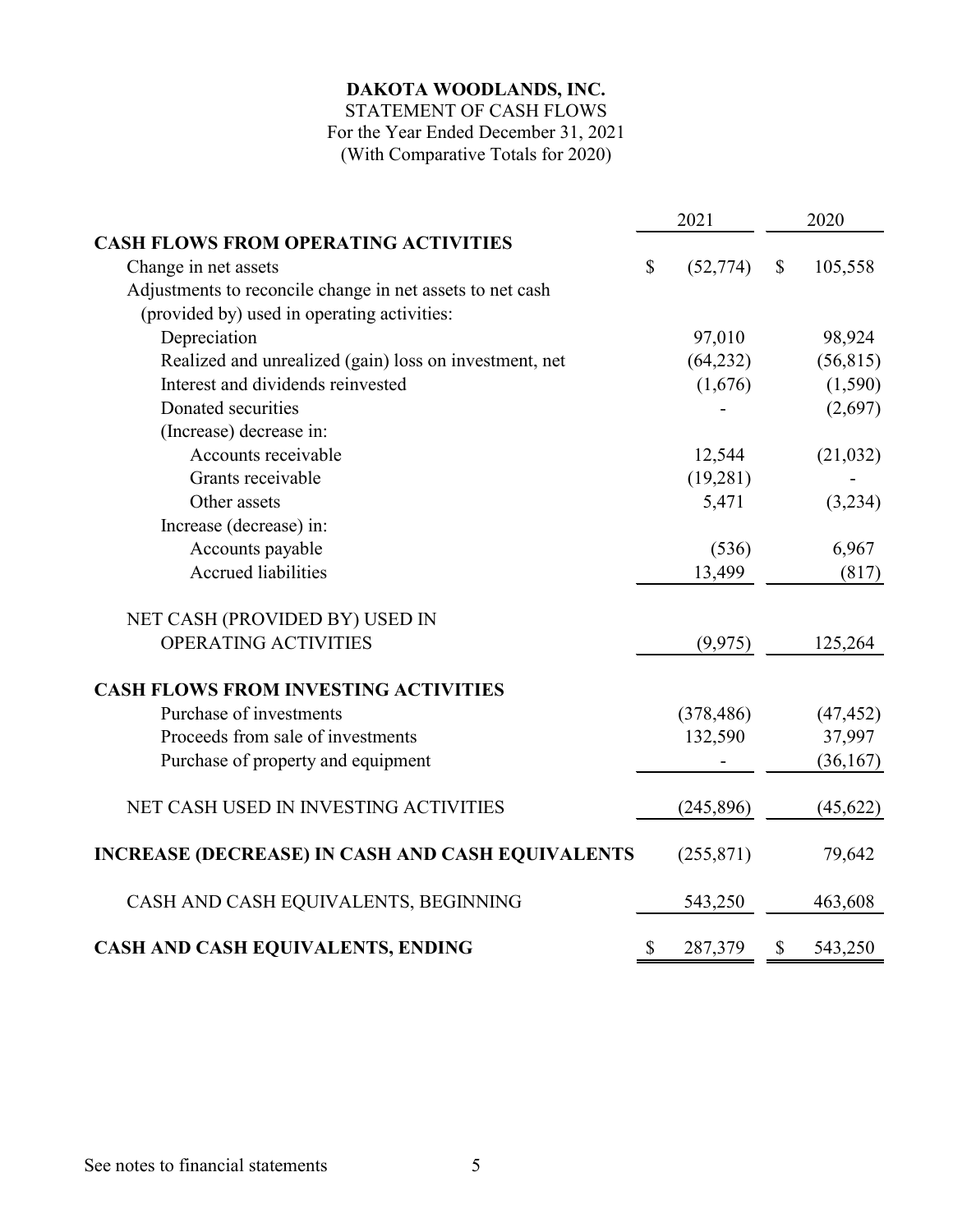## **DAKOTA WOODLANDS, INC.**  STATEMENT OF FUNCTIONAL EXPENSES For the Year Ended December 31, 2021 (With Comparative Totals for 2020)

|                                                                                       |    | Program<br>Services |    | Management<br>and General | Development<br>and Fundraising | Total<br>2021 | Total<br>2020 |
|---------------------------------------------------------------------------------------|----|---------------------|----|---------------------------|--------------------------------|---------------|---------------|
| Salaries                                                                              | \$ | 476,825             | \$ | 85,301                    | \$<br>82,145                   | \$<br>644,271 | \$<br>591,475 |
| Payroll taxes                                                                         |    | 41,042              |    | 7,342                     | 7,071                          | 55,455        | 52,801        |
| Employee benefits                                                                     |    | 58,500              |    | 10,465                    | 10,079                         | 79,044        | 44,078        |
| <b>Total Personnel Expenses</b>                                                       |    | 576,367             |    | 103,108                   | 99,295                         | 778,770       | 688,354       |
| Professional services                                                                 |    | 2,588               |    | 12,216                    | 697                            | 15,501        | 14,844        |
| Staff development                                                                     |    | 371                 |    | 1,209                     |                                | 1,580         | 851           |
| Mileage                                                                               |    | 1,329               |    |                           |                                | 1,329         | 835           |
| Client supportive services                                                            |    | 67,301              |    | 363                       |                                | 67,664        | 130,265       |
| In-kind program needs                                                                 |    | 212,350             |    | $\overline{\phantom{0}}$  |                                | 212,350       | 202,224       |
| Dues and subscriptions                                                                |    | 2,349               |    | 2,497                     |                                | 4,846         | 1,475         |
| Building and maintenance                                                              |    | 42,877              |    | 614                       | 215                            | 43,706        | 14,227        |
| Equipment purchase and agreements                                                     |    | 71,530              |    | 9,266                     | 1,023                          | 81,819        | 39,515        |
| Postage                                                                               |    | 28                  |    | 385                       |                                | 413           | 420           |
| Utilities                                                                             |    | 39,939              |    | 1,083                     | 722                            | 41,744        | 40,297        |
| Telephone                                                                             |    | 7,209               |    | 1,572                     | 670                            | 9,451         | 9,671         |
| Insurance                                                                             |    | 14,382              |    | 454                       | 303                            | 15,139        | 13,941        |
| Depreciation                                                                          |    | 92,175              |    | 2,901                     | 1,934                          | 97,010        | 98,924        |
| Miscellaneous                                                                         |    | 1,255               |    |                           |                                | 1,255         |               |
| Contractual adjustments                                                               |    | 347,349             |    |                           |                                | 347,349       | 323,798       |
| Total Expenses by Function<br>Less expenses included with<br>revenue on the statement |    | 1,479,399           |    | 135,668                   | 104,859                        | 1,719,926     | 1,579,641     |
| of activities                                                                         |    |                     |    |                           |                                |               |               |
| Contractual adjustments                                                               |    | (347, 349)          |    |                           |                                | (347, 349)    | (323,798)     |
| Total expenses included in the<br>expense section on the                              |    |                     |    |                           |                                |               |               |
| statement of activities                                                               | S. | 1,132,050           | S  | 135,668                   | \$<br>104,859                  | \$1,372,577   | \$1,255,843   |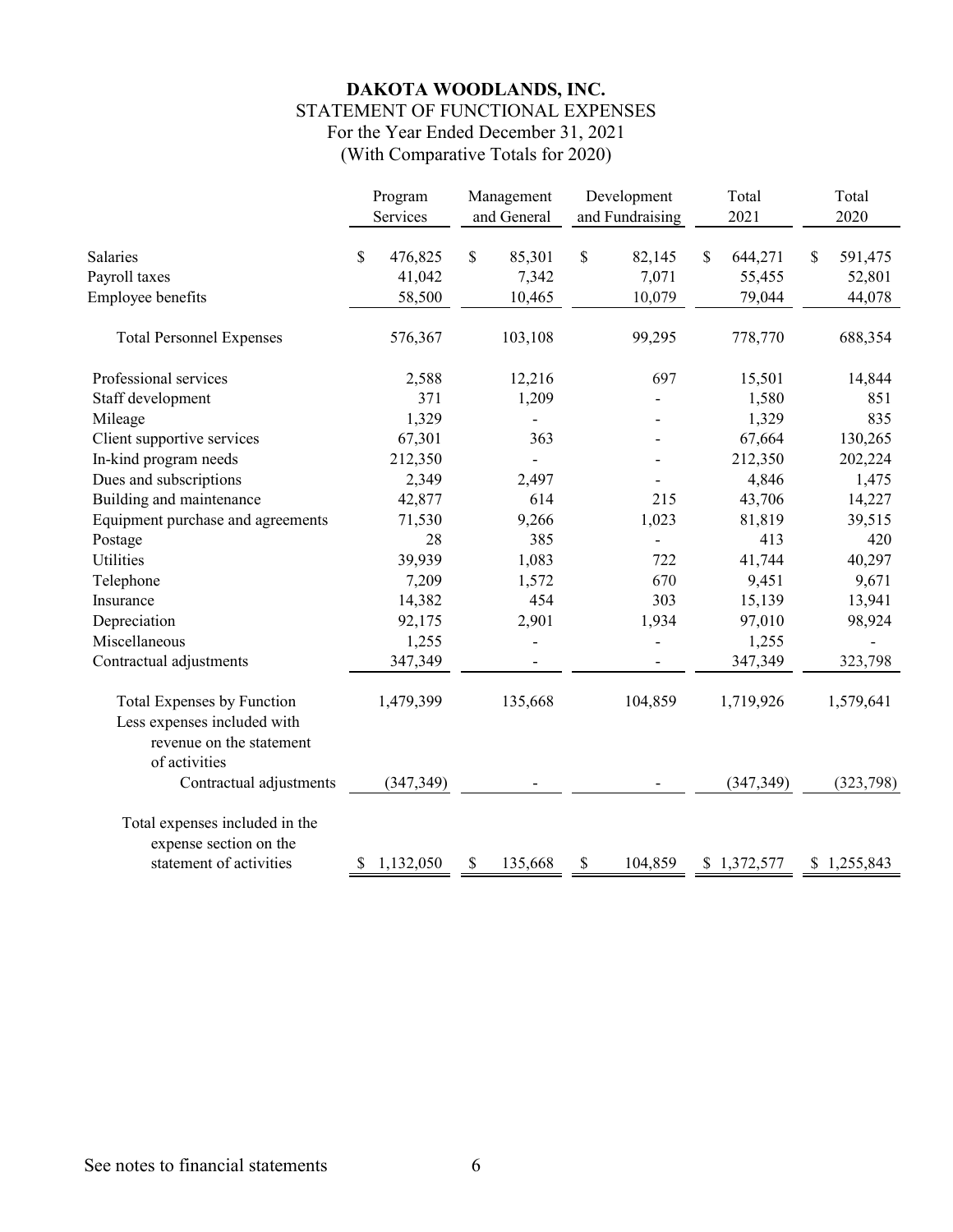## **NOTE 1. SUMMARY OF SIGNIFICANT ACCOUNTING POLICIES**

#### **Organization:**

Dakota Woodlands, Inc. (the Organization) is a non-profit organization established for charitable purposes located in Eagan, Minnesota. Dakota Woodlands is a pathway to sustainable and independent housing for homeless women and families by providing a continuum of supportive services. During this time, residents are provided with a variety of supportive services and education to address their many issues related to homelessness and help them to successfully obtain and maintain permanent housing.

### **Basis of Presentation:**

The accompanying financial statements of the Organization have been prepared in accordance with U.S. generally accepted accounting principles ("US GAAP"), which require the Organization to report information regarding its financial position and activities according to the following net asset classifications:

**Net assets without donor restrictions:** Net assets that are not subject to donorimposed restrictions and may be expended for any purpose in performing the primary objectives of the Organization. These net assets may be used at the discretion of the Organization's management and the board of directors.

**Net assets with donor restrictions**: Net assets subject to stipulations imposed by donors, and grantors. Some donor restrictions are temporary in nature; those restrictions will be met by actions of the Organization or by the passage of time. Other donor restrictions are perpetual in nature, whereby the donor has stipulated the funds be maintained in perpetuity.

Donor restricted contributions are reported as increases in net assets with donor restrictions. When a restriction expires, net assets are reclassified from net assets with donor restrictions to net assets without donor restrictions in the statement of activities.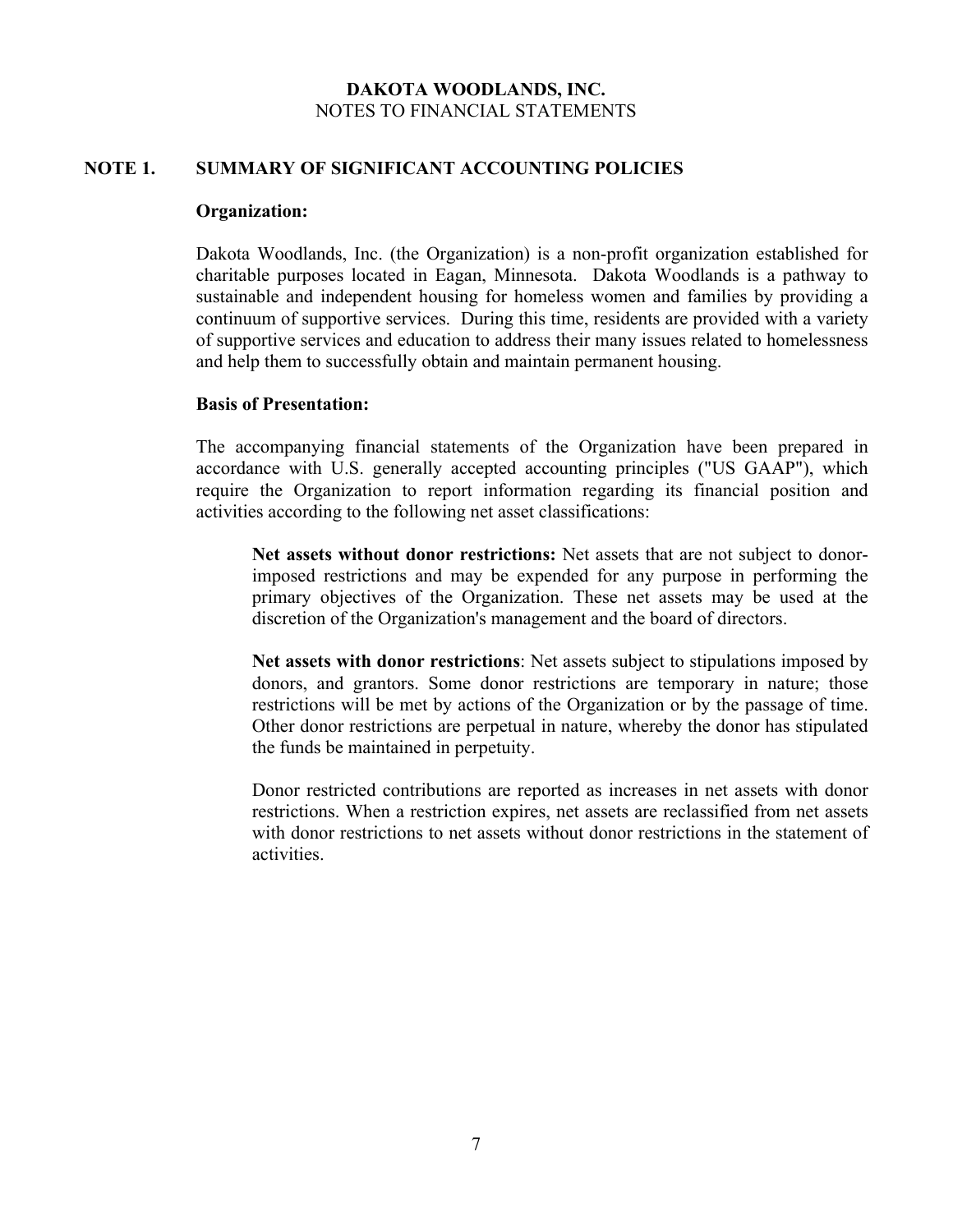## **NOTE 1. SUMMARY OF SIGNIFICANT ACCOUNTING POLICIES (continued)**

#### **Revenue Recognition:**

The Organization recognizes revenue from exchange transaction, primarily from agreements with government agencies to provide housing supportive services, as the services are provided to the client. These amounts are included in program services. Special event revenue is recognized equal to the cost of direct benefits to donors, and contribution revenue for the difference.

Contributions received are recorded as net assets without donor restrictions or net assets with donor restrictions, depending on the existence and/or nature of any donor-imposed restrictions. Contributions that are restricted by the donor are reported as an increase in net assets without donor restrictions if the restriction expires in the reporting period in which the contribution is recognized. All other donor restricted contributions are reported as an increase in net assets with donor restrictions, depending on the nature of restriction. When a restriction expires (that is, when a stipulated time restriction ends or purpose restriction is accomplished), net assets with donor restrictions are reclassified to net assets without donor restrictions and reported in the statement of activities as net assets released from restrictions.

Contributed property and equipment are recorded at fair value at the date of donation. Contributions with donor-imposed stipulations regarding how long the contributed assets must be used are recorded as net assets with donor restrictions; otherwise, the contributions are recorded as net assets without donor restrictions. Special event revenue is recognized equal to the cost of direct benefits to donors, and contribution revenue for the difference.

## **In-kind Contributions:**

Donated goods, equipment, services, and facilities are recorded at fair value at the date of donation. Donated services are recorded when there is an objective basis to measure the value of such services and the service involves specialized skills that would be purchased, if not provided by donation.

#### **Cash and Cash Equivalents:**

For the purpose of the statements of cash flows, the Organization considers all highly liquid debt instruments purchased with an original maturity of three months or less to be cash equivalents. From time to time, the Organization's balances in its bank accounts exceed Federal Deposit Insurance Corporation limits. The Organization periodically evaluates the risk of exceeding insurance levels and may transfer funds as it deems appropriate. The Organization has not experienced any losses with regards to balances in excess of insured limits or as the result of other concentrations of credit risk.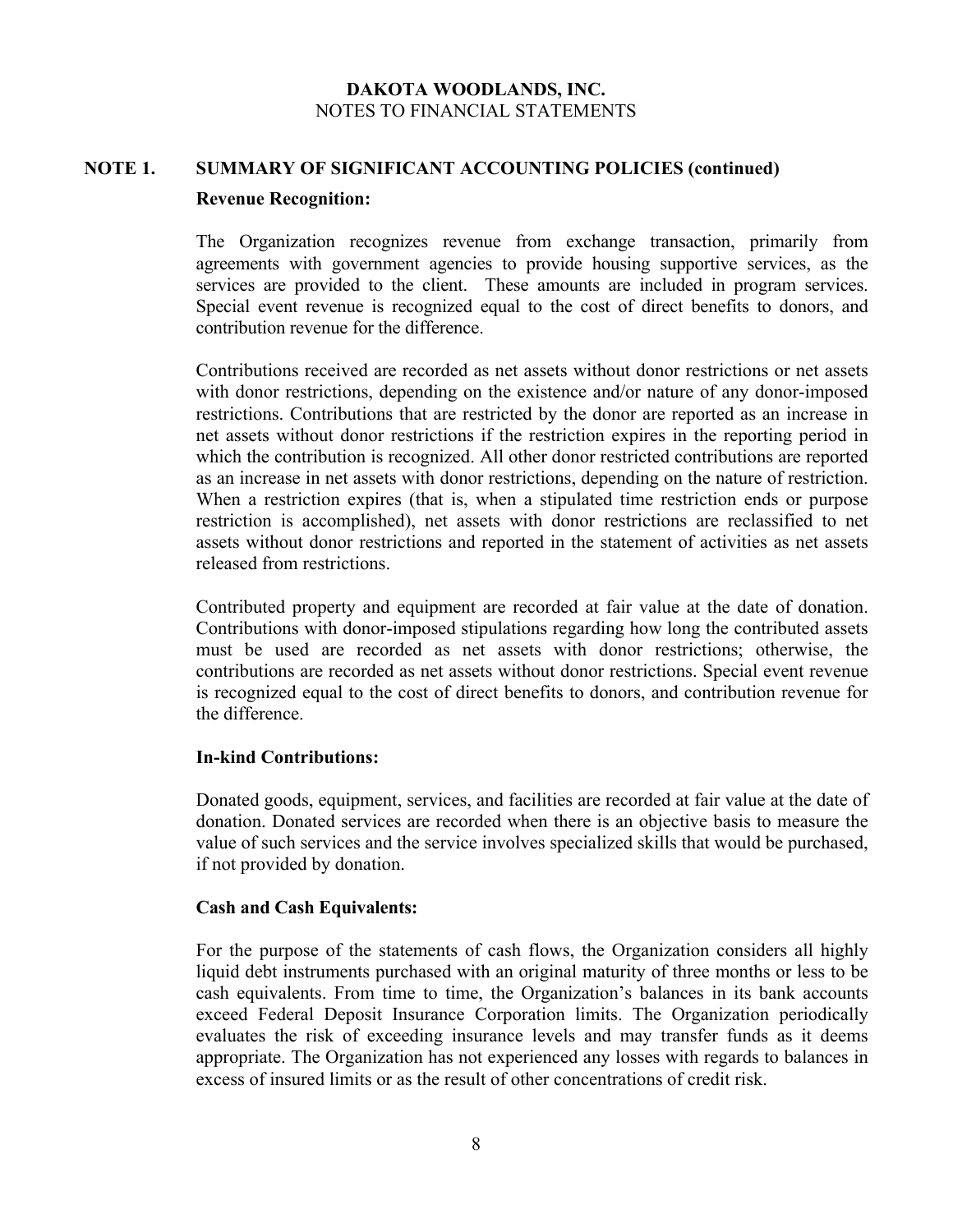#### **NOTE 1. SUMMARY OF SIGNIFICANT ACCOUNTING POLICIES (continued)**

#### **Accounts Receivable:**

The Organization provides an allowance for doubtful accounts based on historical experience and management's evaluation of outstanding amounts. At December 31, 2021, management provided for an allowance of doubtful accounts of \$75,000.

#### **Grants Receivable:**

The Organization provides an allowance for doubtful accounts based on historical experience and management's evaluation of outstanding amounts. At December 31, 2021, management considers all outstanding amounts to be fully collectible. Accordingly, there was no allowance for doubtful accounts.

#### **Investments:**

Investments are stated at fair value in the statements of financial position. Investment income or loss (including realized gains and losses on investments, interest and dividends) is included in the increase (decrease) in net assets without donor restrictions unless the income or loss is restricted by donor or law. Donated investments are recorded at fair value as of the date of the donation.

## **Property and Equipment:**

Property and equipment are recorded at cost. Expenditures for renewals and betterments are capitalized. Property and equipment acquired by donation, if material, is stated at fair value at the time of the donation. Repairs and maintenance costs are charged to expense. When items are disposed of, the cost and accumulated depreciation are eliminated from the accounts, and any gain or loss is reflected in the results of operation. Depreciation expense is calculated on the straight-line method over the estimated useful lives of the assets:

|                           | Years    |
|---------------------------|----------|
| Building and improvements | 5 - 39   |
| Furniture and equipment   | $7 - 20$ |
| Vehicles                  |          |

Depreciation expense was \$97,010 for the year ended December 31, 2021.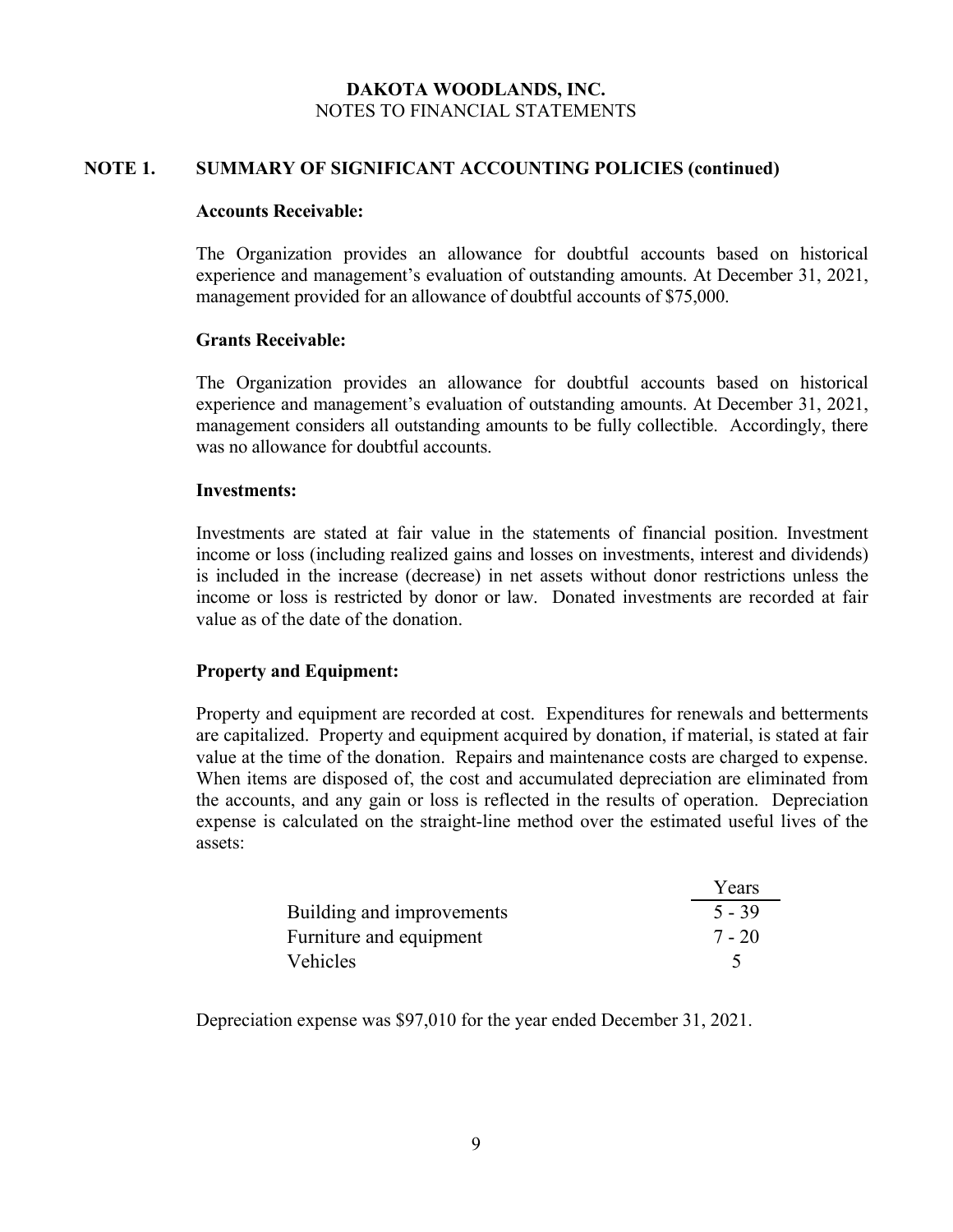### **NOTE 1. SUMMARY OF SIGNIFICANT ACCOUNTING POLICIES (continued)**

#### **Impairment of Long-Lived Assets:**

The Organization periodically reviews its long-lived assets for impairment and assesses whether significant events or changes in business circumstances indicate the carrying value of the assets may not be recoverable. An impairment loss is recognized when the carrying amount of an asset exceeds the anticipated future undiscounted cash flows expected to result from the use of the asset and its eventual disposition. The amount of the impairment loss to be recorded, if any, is calculated by the excess of the asset's carrying value over its fair value. Management does not believe impairment indicators are present for the year ended December 31, 2021.

#### **Accrued Vacation and Personal Leave:**

The Organization followed the practice of accruing vacation and personal pay in the period in which the employee earns such vacation and personal time off for the year ended December 31, 2021. Unused amounts were reflected in the financial statements as accrued expenses.

#### **Estimates:**

The preparation of financial statements in conformity with accounting principles generally accepted in the United States of America requires management to make estimates and assumptions that affect the reported amounts and disclosures in these financial statements. Actual results could differ from those estimates.

#### **Income Taxes:**

The Organization is exempt from income taxes under Section  $501(c)(3)$  of the Internal Revenue Code and similar Minnesota statutes. The Organization is not a private foundation and contributions to the Organization qualify as a charitable tax deduction by the contributor.

Accounting principles generally accepted in the United States of America require management to evaluate tax positions taken by the Organization and recognize a tax liability (or asset) for uncertain positions that more likely than not would not be sustained upon examination by the applicable tax authorities. Federal and state tax authorities generally have the right to examine the current and three previous years of income tax returns. The Organization is not currently under examination by any taxing jurisdiction.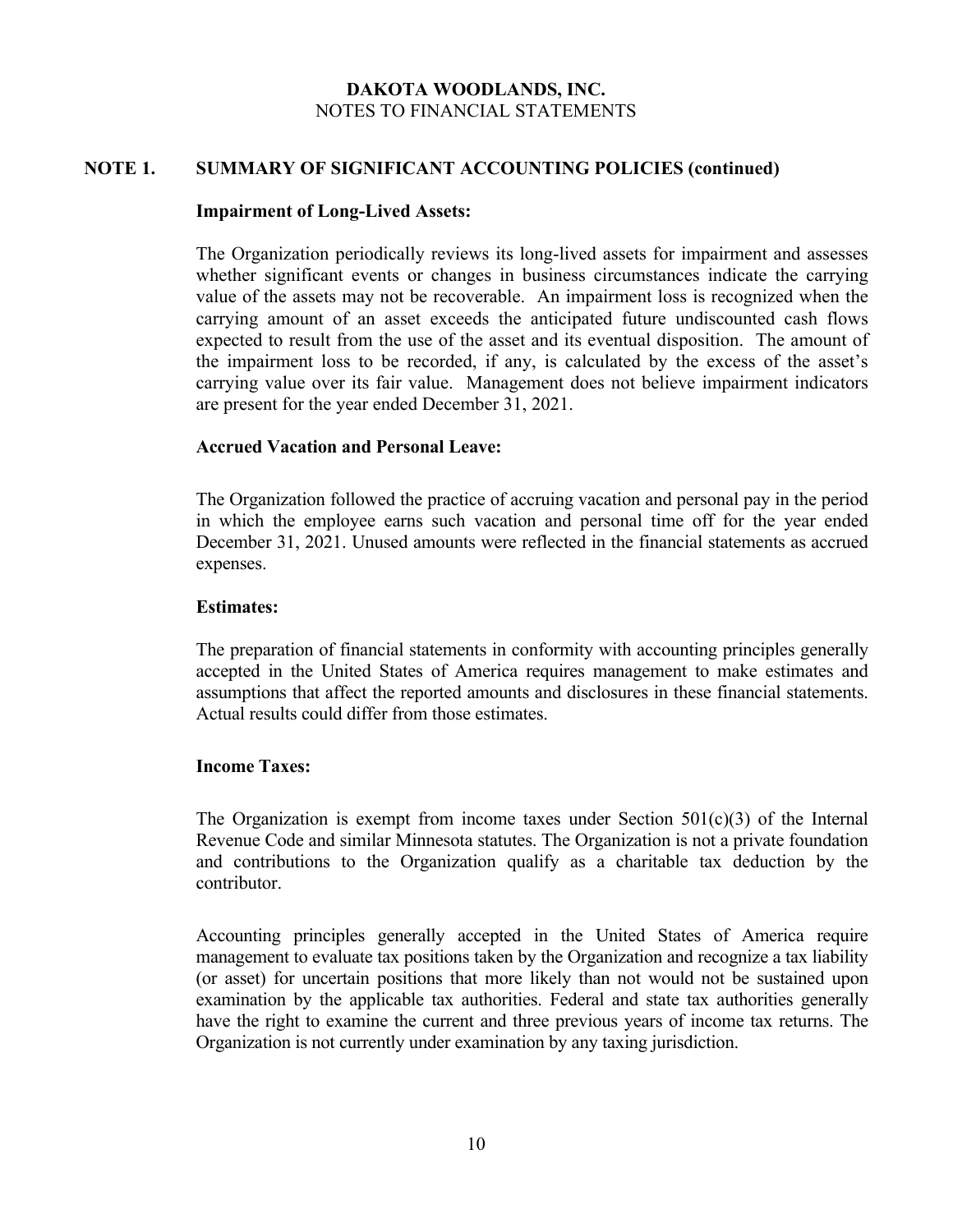## **NOTE 1. SUMMARY OF SIGNIFICANT ACCOUNTING POLICIES (continued)**

#### **Functional Allocation of Expenses:**

Certain costs have been allocated between program, management and general and development and fundraising. Salaries and related expenses are allocated based on job descriptions and the best estimates of management. Expenses, other than salaries and related expenses, which are not directly identifiable by program or support service, are allocated based on the best estimates of management.

### **Comparative Financial Information:**

The financial statements include certain prior year summarized comparative information in total but not by net asset class. Such information does not include sufficient detail to constitute a presentation in conformity with generally accepted accounting principles. Accordingly, such information should be read in conjunction with the Organization's financial statements from the year ended December 31, 2021, from which the summarized information was derived.

### **Subsequent Events:**

In preparing these financial statements, the Organization has evaluated events and transactions for potential recognition or disclosure through March 8, 2022, the date the financial statements were available to be issued.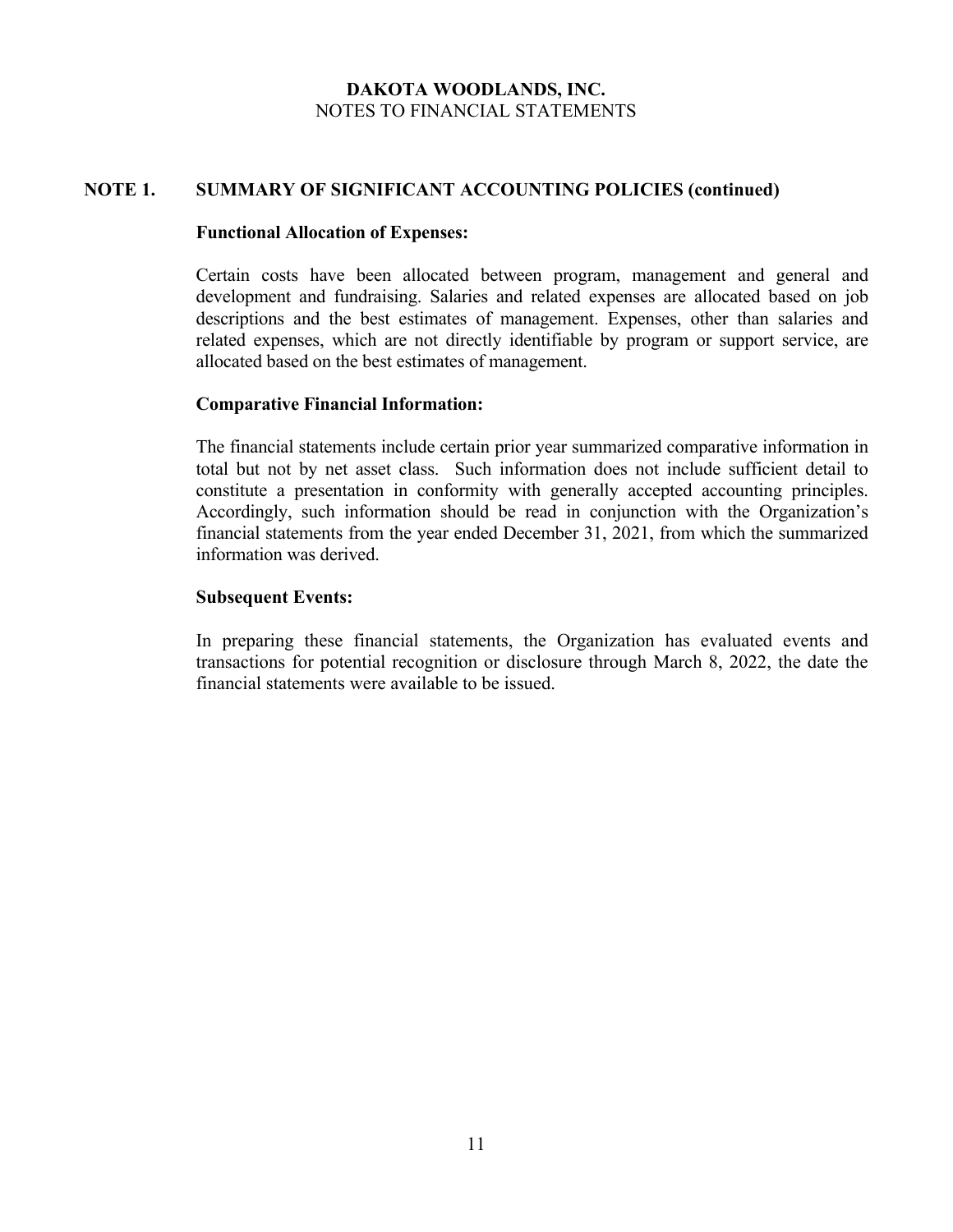## **NOTE 2. AVAILABILITY AND LIQUIDITY**

The following represents the Organization's financial assets available for general expenditure within one year, at December 31, 2021.

2021

| Financial assets at year-end             |             |
|------------------------------------------|-------------|
| Cash and cash equivalents                | 287,379     |
| Accounts receivable                      | 44,486      |
| Grants receivable                        | 19,281      |
| Investments                              | 928,839     |
| Total financial assets available to meet |             |
| general expenditures within one year     | \$1,279,985 |

The Organization's goal is generally to maintain financial assets to meet 90 days of operating expenses. As part of its liquidity plan, excess cash is invested in money market accounts, and exchange rate funds.

#### **NOTE 3. FAIR VALUE MEASUREMENTS**

The framework for measuring fair value provides a fair value hierarchy that prioritizes the inputs to valuation techniques used to measure fair value. The hierarchy gives the highest priority to unadjusted quoted prices in active markets for identical assets or liabilities (Level 1) and the lowest priority to unobservable inputs (Level 3). The three levels of the fair value hierarchy under FASB ASC 820 are described below:

- Level 1Inputs to the valuation methodology are unadjusted quoted prices for identical assets or liabilities in active markets that the Organization has the ability to access.
- Level 2 Inputs to the valuation methodology include quoted prices for similar assets and liabilities in active markets; quoted prices for identical or similar assets and liabilities in inactive markets; inputs other than quoted market prices that are observable for the asset or liability; and inputs that are derived principally from or corroborated by observable market data by correlation or other means. If the asset or liability has a specified (contractual) term, the Level 2 input must be observable for substantially the full term of the asset or liability.
- Level 3 Inputs to the valuation methodology are unobservable and significant to measurement.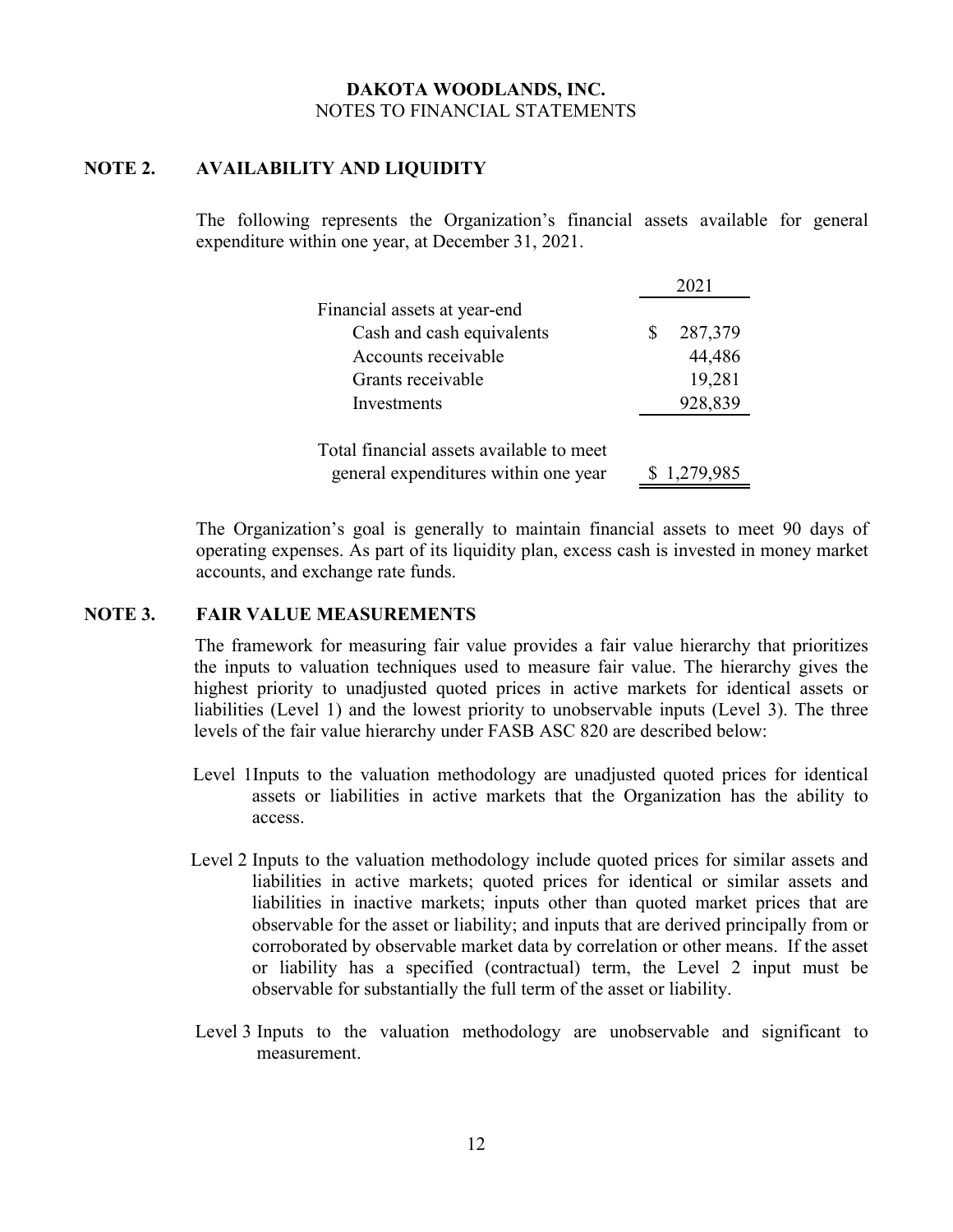#### **NOTE 3. FAIR VALUE MEASUREMENTS (continued)**

The asset or liability's fair value measurement level within the fair value hierarchy is based on the lowest level of any input that is significant to the fair value measurement. Valuation techniques used need to maximize the use of observable inputs and minimize the use of unobservable inputs.

Following is a description of the valuation methodologies used for investments measured at fair value at a recurring basis. There were no changes in the valuation methodologies.

Exchange-traded funds are valued at the closing price reported on the active market on which the individual securities are traded.

Investments are stated at fair value, which is based on quoted market prices. A summary of the fair values of investments by type at December 31, 2021 is as follows:

|                       |           | Investments at Fair Value as of December 31, 2021 |                |         |  |  |  |
|-----------------------|-----------|---------------------------------------------------|----------------|---------|--|--|--|
|                       | Level 1   | Level 2                                           | Level 3        | Total   |  |  |  |
|                       |           |                                                   |                |         |  |  |  |
| Exchange-traded funds | \$928,839 | $\overline{a}$                                    | $\blacksquare$ | 928,839 |  |  |  |

The following schedule summarized the investment income for the year ended December 31, 2021:

|                           |   | 2021    |  |  |
|---------------------------|---|---------|--|--|
| Dividends and interest    | S | 18,204  |  |  |
| Realized/unrealized gains |   | 64,232  |  |  |
| Fees                      |   | (6,175) |  |  |
|                           |   | 76,261  |  |  |

#### **NOTE 4. RETIREMENT PLAN**

The Organization sponsors a 401(k)-retirement plan for its employees. This plan covers all employees who meet certain age and service requirements. The Organization makes matching contributions up to four percent of the employee's gross compensation. Retirement expense for the year ended December 31, 2021 was \$9,211.